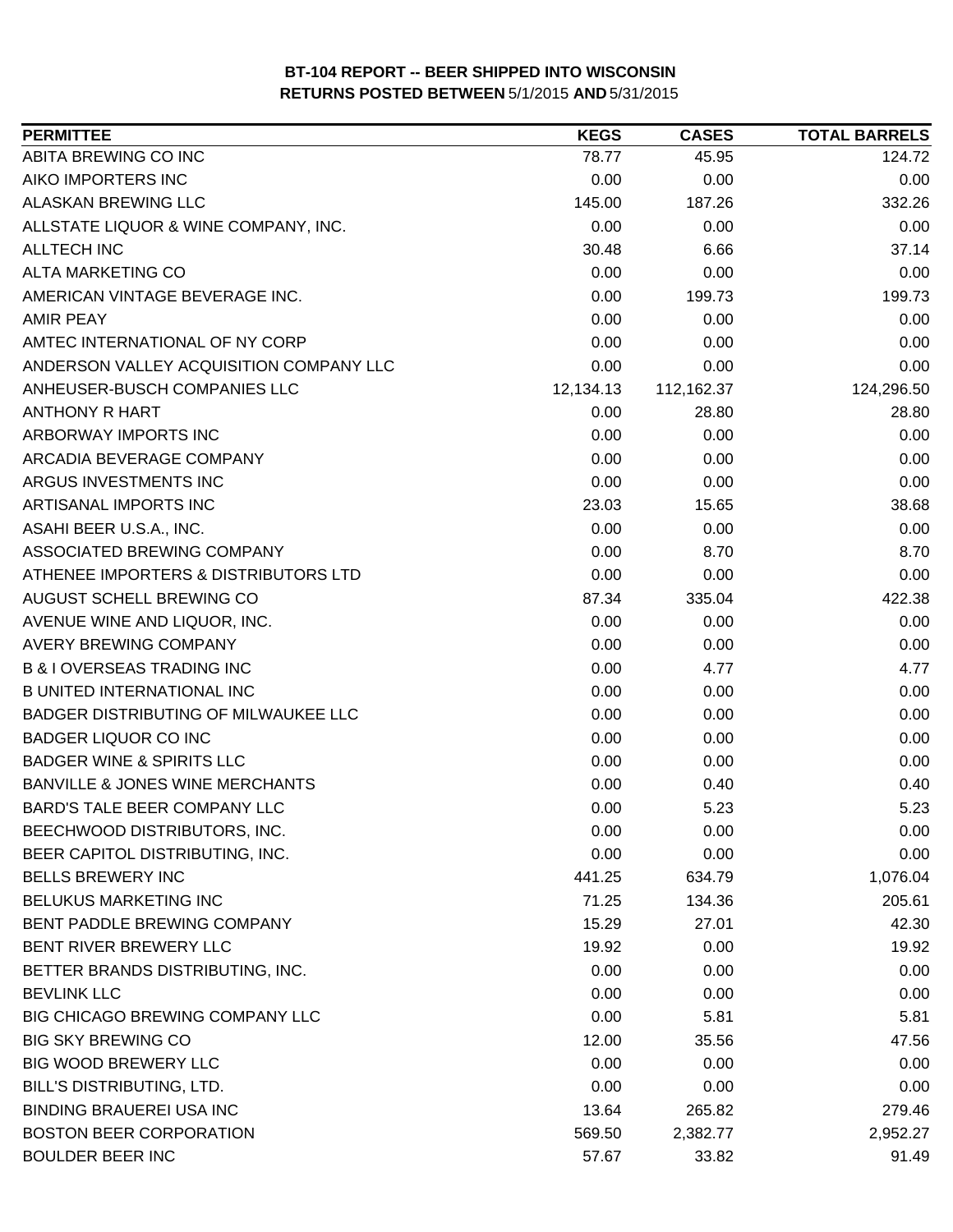| <b>PERMITTEE</b>                           | <b>KEGS</b> | <b>CASES</b> | <b>TOTAL BARRELS</b> |
|--------------------------------------------|-------------|--------------|----------------------|
| BRAU BROTHERS BREWING COMPANY, LLC         | 0.00        | 14.50        | 14.50                |
| BRECKENRIDGE BREWERY OF COLORADO LLC       | 27.34       | 71.42        | 98.76                |
| <b>BRIAN EWING</b>                         | 15.34       | 29.92        | 45.26                |
| <b>BROWN-FORMAN CORPORATION</b>            | 0.00        | 280.76       | 280.76               |
| BURNING BROTHERS BREWING LLC               | 0.00        | 7.74         | 7.74                 |
| C.J.W., INC.                               | 0.00        | 0.00         | 0.00                 |
| CANAL STREET BREWING CO LLC                | 133.00      | 476.98       | 609.98               |
| CAPITOL-HUSTING COMPANY, INC.              | 0.00        | 0.00         | 0.00                 |
| CARRIAGE HOUSE IMPORTS, LTD.               | 0.00        | 103.26       | 103.26               |
| CASTLE DANGER BREWING CO LLC               | 0.00        | 3.88         | 3.88                 |
| CENTRAL BEER DISTRIBUTORS, INC.            | 0.00        | 0.00         | 0.00                 |
| CENTRAL BEER IMPORT & EXPORT INC           | 0.00        | 0.00         | 0.00                 |
| CHAS A BERNICK INC                         | 0.51        | 1.08         | 1.59                 |
| <b>CHATHAM IMPORTS INC</b>                 | 0.00        | 0.00         | 0.00                 |
| <b>CISCO BREWERS INC</b>                   | 0.00        | 0.00         | 0.00                 |
| <b>CKL CORPORATION</b>                     | 0.00        | 0.00         | 0.00                 |
| COLD SPRING BREWING COMPANY                | 0.00        | 0.00         | 0.00                 |
| <b>COMEBACK BREWING INC</b>                | 4.00        | 4.35         | 8.35                 |
| CORONADO BREWING COMPANY INC               | 15.65       | 27.49        | 43.14                |
| <b>CRAFT BREW ALLIANCE INC</b>             | 0.00        | 0.00         | 0.00                 |
| <b>CROWN IMPORTS LLC</b>                   | 0.00        | 12,770.18    | 12,770.18            |
| D&V INTERNATIONAL INC                      | 26.84       | 19.69        | 46.53                |
| DEAN DISTRIBUTING, INC.                    | 0.00        | 0.00         | 0.00                 |
| DEAN DISTRIBUTING, INC.                    | 0.00        | 0.00         | 0.00                 |
| DESCHUTES BREWERY INC                      | 132.03      | 168.75       | 300.78               |
| DESTIHL HOLDINGS LLC                       | 1.83        | 18.87        | 20.70                |
| DETROIT RIVERTOWN BREWING LLC              | 6.00        | 20.90        | 26.90                |
| DISCOUNT LIQUOR, INC.                      | 0.00        | 0.00         | 0.00                 |
| DOANE DISTRIBUTING, INC.                   | 0.00        | 0.00         | 0.00                 |
| DOGFISH HEAD CRAFT BREWERY INC             | 59.50       | 141.09       | 200.59               |
| DOLCE BEVERAGE GROUP LLC                   | 0.00        | 0.00         | 0.00                 |
| DOYNA LTD                                  | 0.00        | 0.00         | 0.00                 |
| <b>DURAN IMPORTS INC</b>                   | 0.00        | 0.00         | 0.00                 |
| DUVEL MOORTGAT USA LTD                     | 14.61       | 22.57        | 37.18                |
| E & J GALLO WINERY                         | 0.00        | 141.86       | 141.86               |
| <b>EASTERN LIQUORS USA INC</b>             | 0.00        | 0.00         | 0.00                 |
| EL DORADO BEVERAGE CO                      | 0.00        | 5.60         | 5.60                 |
| <b>EPIC BREWING COMPANY LLC</b>            | 0.00        | 0.00         | 0.00                 |
| EPIC BREWING COMPANY LLC                   | 0.00        | 0.00         | 0.00                 |
| <b>EUROBREW INC</b>                        | 0.00        | 8.79         | 8.79                 |
| <b>FABIANO BROTHERS - WISCONSIN LLC</b>    | 0.00        | 0.00         | 0.00                 |
| FINCH'S BEER COMPANY LLC                   | 0.00        | 0.00         | 0.00                 |
| FIRESTONE WALKER LLC                       | 0.00        | 0.00         | 0.00                 |
| FLANIGAN DISTRIBUTING OF DOOR COUNTY, INC. | 0.00        | 0.00         | 0.00                 |
| FLAT EARTH HOLDINGS LLC                    | 0.00        | 0.00         | 0.00                 |
|                                            |             |              |                      |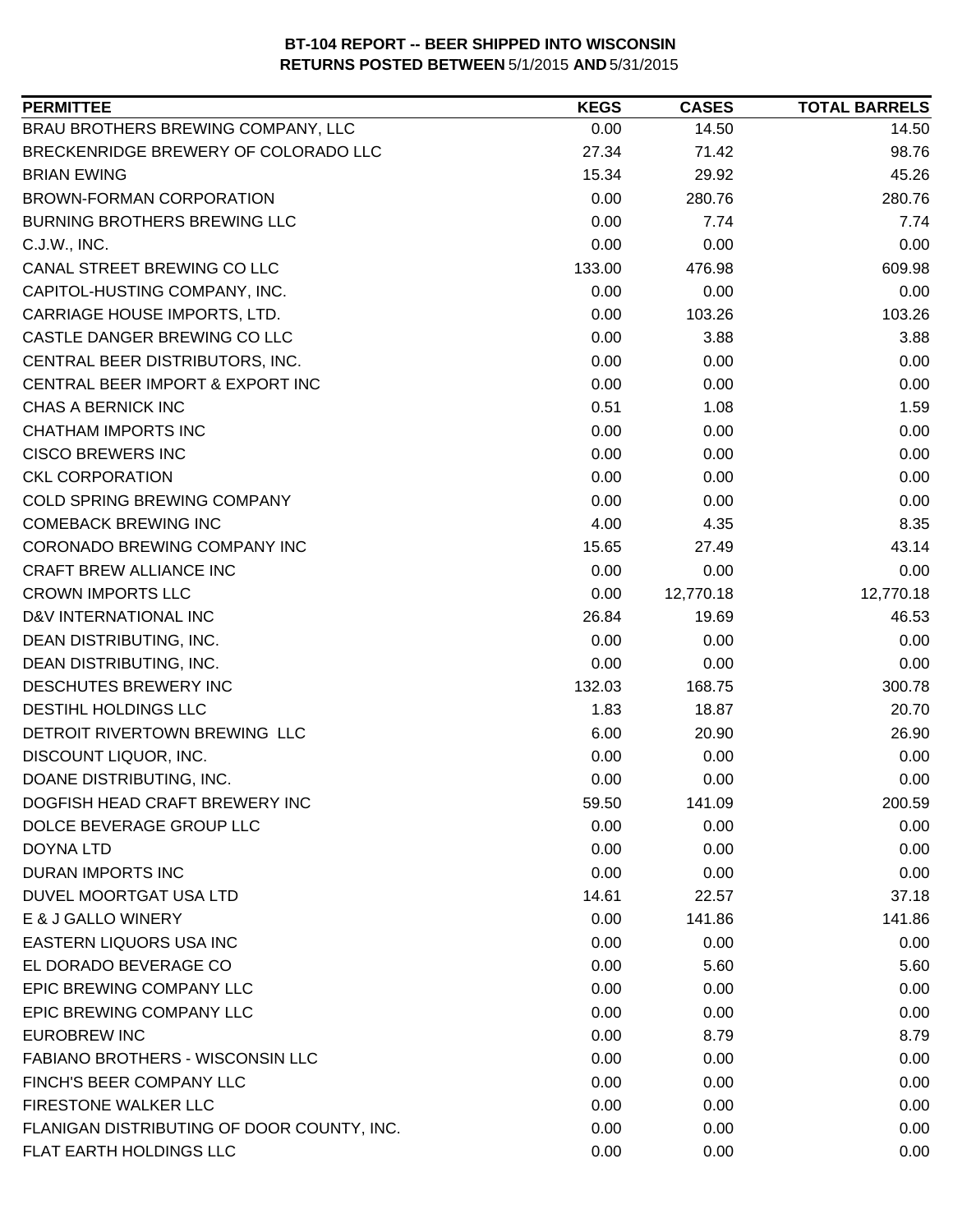| <b>PERMITTEE</b>                       | <b>KEGS</b> | <b>CASES</b> | <b>TOTAL BARRELS</b> |
|----------------------------------------|-------------|--------------|----------------------|
| FLYING DOG BREWERY LLLP                | 0.00        | 0.00         | 0.00                 |
| FOUR SEASONS BEER DISTRIBUTORS INC     | 0.00        | 0.00         | 0.00                 |
| FOUR SIDES IMPORT COMPANY              | 0.00        | 2.04         | 2.04                 |
| FRANK BEER DISTRIBUTORS, INC.          | 0.00        | 0.00         | 0.00                 |
| FRANK BEER SOUTH LLC                   | 0.00        | 0.00         | 0.00                 |
| FRANK LIQUOR COMPANY, INC.             | 0.00        | 0.00         | 0.00                 |
| FRANK LIQUORS OF LA CROSSE, INC.       | 0.00        | 0.00         | 0.00                 |
| FRANKENMUTH BREWING COMPANY            | 0.00        | 0.00         | 0.00                 |
| FRED R KARM JR                         | 0.99        | 7.44         | 8.43                 |
| FULTON STREET BREWERY LLC              | 0.00        | 0.00         | 0.00                 |
| <b>G K SKAGGS INC</b>                  | 0.00        | 25.00        | 25.00                |
| <b>GARY'S CORPORATION OF OAK CREEK</b> | 0.00        | 0.00         | 0.00                 |
| GB SALES MILWAUKEE, INC.               | 0.00        | 0.00         | 0.00                 |
| GELOSO BEVERAGE GROUP LLC              | 0.00        | 0.00         | 0.00                 |
| GENERAL BEER DISTRIBUTORS CO.          | 0.00        | 0.00         | 0.00                 |
| GENERAL BEER-NORTHEAST INC             | 0.00        | 0.00         | 0.00                 |
| GENERAL BEER-NORTHEAST INC             | 0.00        | 0.00         | 0.00                 |
| GENERAL BEER-NORTHWEST, INC.           | 0.00        | 0.00         | 0.00                 |
| GENERAL BEER-NORTHWEST, INC.           | 0.00        | 0.00         | 0.00                 |
| GENERAL BEVERAGE SALES CO- OSHKOSH     | 0.00        | 0.00         | 0.00                 |
| GENERAL BEVERAGE SALES CO.             | 0.00        | 0.00         | 0.00                 |
| GENERAL BEVERAGE SALES CO.- MILWAUKEE  | 0.00        | 0.00         | 0.00                 |
| <b>GFBC INC</b>                        | $-4.16$     | $-420.48$    | $-424.64$            |
| <b>GLOBAL VILLAGE IMPORTS LLC</b>      | 0.00        | 4.06         | 4.06                 |
| <b>GREGORY S HARDMAN</b>               | 0.00        | 13.55        | 13.55                |
| <b>GTBC LLC</b>                        | 0.00        | 0.00         | 0.00                 |
| H C FOODS CO LTD                       | 0.00        | 0.00         | 0.00                 |
| HARVEST MOON BREWING LLP               | 0.00        | 0.00         | 0.00                 |
| HEINEKEN USA INCORPORATED              | 192.50      | 4,283.40     | 4,475.90             |
| HIGH COUNTRY BREWERY INC               | 0.00        | 0.00         | 0.00                 |
| HOME BREW MART INC                     | 135.50      | 280.34       | 415.84               |
| <b>ILLYRIAN IMPORT INC</b>             | 0.00        | 0.00         | 0.00                 |
| <b>INDEED BREWING COMPANY LLC</b>      | 1.17        | 1.19         | 2.36                 |
| <b>INDIAN PEAKS BREWING COMPANY</b>    | 97.50       | 115.84       | 213.34               |
| INDIAN RIVER BEVERAGE CORPORATION      | 0.00        | 0.00         | 0.00                 |
| IRL, INCORPORATED                      | 0.00        | 0.00         | 0.00                 |
| <b>JASON MARKKULA</b>                  | 0.00        | 0.00         | 0.00                 |
| <b>JAW PROPERTIES LLC</b>              | 0.00        | 0.00         | 0.00                 |
| <b>JDZ INC</b>                         | 7.00        | 26.72        | 33.72                |
| <b>JOHN J COLLETTI</b>                 | 0.00        | 0.00         | 0.00                 |
| JOHNSON BROTHERS OF WISCONSIN INC      | 0.00        | 0.00         | 0.00                 |
| JOHNSON BROTHERS OF WISCONSIN INC      | 0.00        | 0.00         | 0.00                 |
| JOHNSON DISTRIBUTING, INC.             | 0.00        | 0.00         | 0.00                 |
| JOM WINE & SPIRITS INC                 | 0.00        | 3.46         | 3.46                 |
| JOSEPH JAMES BREWING CO INC            | 0.00        | 0.00         | 0.00                 |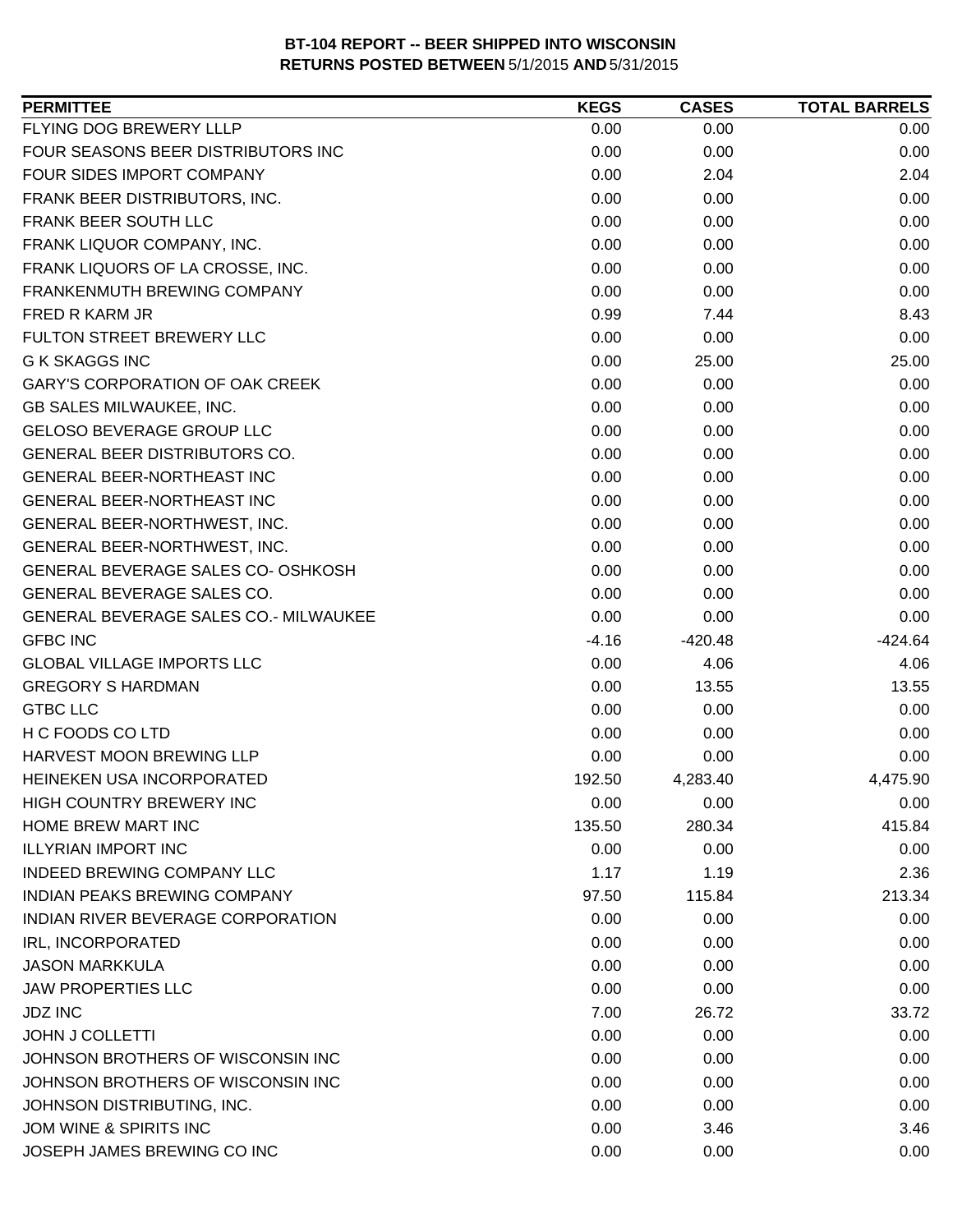| <b>PERMITTEE</b>                      | <b>KEGS</b> | <b>CASES</b> | <b>TOTAL BARRELS</b> |
|---------------------------------------|-------------|--------------|----------------------|
| KAY BEER DISTRIBUTING, INC.           | 0.00        | 0.00         | 0.00                 |
| KEWEENAW BREWING CO LLC               | 45.50       | 35.98        | 81.48                |
| KOJIMA & INTERNATIONAL ASSOCIATES INC | 0.00        | 0.00         | 0.00                 |
| <b>KROMBACHER USA LLC</b>             | 0.00        | 0.00         | 0.00                 |
| KYSELA PERE ET FILS LTD               | 0.00        | 0.00         | 0.00                 |
| LA CROSSE BEVERAGE LLC                | 0.00        | 0.00         | 0.00                 |
| LABATT USA OPERATING CO LLC           | 41.99       | 2,123.99     | 2,165.98             |
| <b>LAGUNITAS BREWING CO</b>           | 340.35      | 536.67       | 877.02               |
| LAKE SUPERIOR BREWING CO LLC          | 4.50        | 7.33         | 11.83                |
| LARRY'S DISTRIBUTING CO., INC.        | 0.00        | 0.00         | 0.00                 |
| LEAMON MERCANTILE CO. CORP            | 0.00        | 0.00         | 0.00                 |
| LEE BEVERAGE OF WISCONSIN LLC         | 0.00        | 0.00         | 0.00                 |
| LEE BEVERAGE OF WISCONSIN LLC         | 0.00        | 0.00         | 0.00                 |
| LEFT COAST BREWING CO                 | 3.33        | 6.44         | 9.77                 |
| LENA BEVERAGE COMPANY                 | 3.00        | 0.48         | 3.48                 |
| LIFT BRIDGE BREWING TECHNOLOGIES LLC  | 7.00        | 6.43         | 13.43                |
| LOUIS GLUNZ BEER INC                  | 15.33       | 78.12        | 93.45                |
| MAD RIVER BREWING COMPANY INC         | 0.00        | 5.23         | 5.23                 |
| MANNEKEN-BRUSSEL IMPORTS INC          | 0.00        | 0.00         | 0.00                 |
| MARK ANTHONY BRANDS INC               | 0.00        | 1,866.45     | 1,866.45             |
| MASSACHUSETTS BEVERAGE ALLIANCE LLC   | 0.00        | 0.00         | 0.00                 |
| <b>MATT BREWING CO INC</b>            | 0.00        | 0.00         | 0.00                 |
| MERCHANT DU VIN CORPORATION           | 26.79       | 83.14        | 109.93               |
| METROPOLITAN BREWING LLC              | 30.00       | 15.71        | 45.71                |
| <b>MHW LTD</b>                        | 7.00        | 27.75        | 34.75                |
| MICHAUD DISTRIBUTING INC              | 0.00        | 0.00         | 0.00                 |
| MID-WISCONSIN BEVERAGE, INC.          | 0.00        | 0.00         | 0.00                 |
| MILLERCOORS LLC                       | 2,186.00    | 26,513.51    | 28,699.51            |
| MILLSTREAM INVESTMENTS INC            | 0.00        | 5.08         | 5.08                 |
| MOR-DALL ENTERPRISES INC.             | 4.50        | 7.84         | 12.34                |
| MOTHER LODE BREWING LLC               | 0.00        | 42.38        | 42.38                |
| MOUNTAINEER HOLDINGS LLC              | 0.00        | 46.90        | 46.90                |
| MOYLANS BREWING CO LTD                | 0.00        | 0.00         | 0.00                 |
| MUTUAL WHOLESALE LIQUOR INC           | 0.00        | 0.00         | 0.00                 |
| NDC SYSTEMS LP                        | 75.27       | 0.00         | 75.27                |
| NEBRASKA BREWING CO INC               | 5.37        | 14.40        | 19.77                |
| NEEDHAM DISTRIBUTING CO., INC.        | 0.00        | 0.00         | 0.00                 |
| NEW BELGIUM BREWING COMPANY INC       | 526.00      | 1,129.67     | 1,655.67             |
| NEW HOLLAND BREWING CO LLC            | 13.83       | 29.61        | 43.44                |
| NEW PLANET BEER COMPANY               | 0.00        | 0.00         | 0.00                 |
| NOELKE DISTRIBUTORS, INC.             | 0.00        | 0.00         | 0.00                 |
| NORTH COAST BREWING CO INC            | 7.33        | 27.31        | 34.64                |
| NORTHWEST BEVERAGES, INC.             | 0.00        | 0.00         | 0.00                 |
| NOUVEAU VENTURES LLC                  | 0.00        | 0.00         | 0.00                 |
| ONE TRICK PONY INC                    | 0.00        | 0.00         | 0.00                 |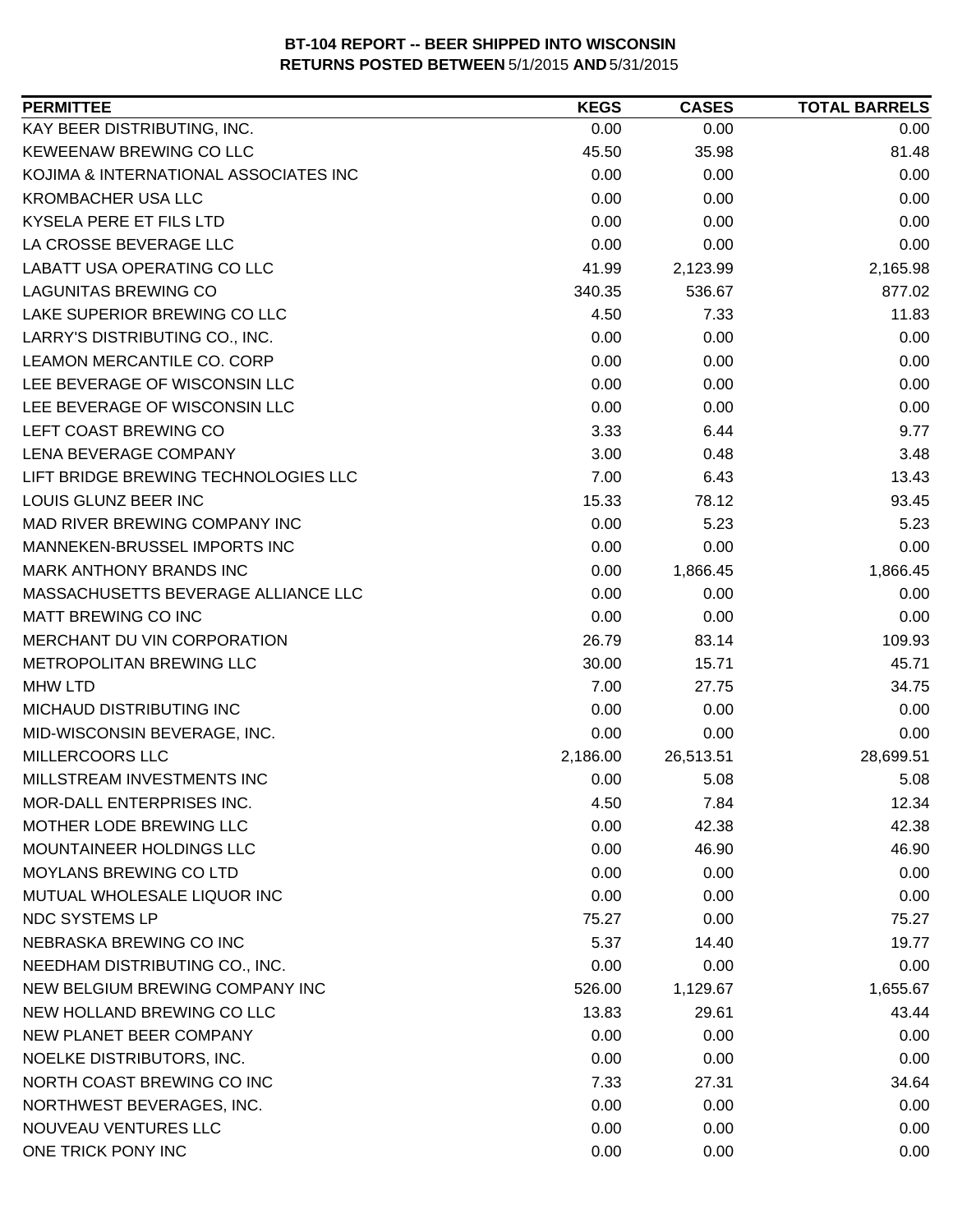| ONION PUB & BREWERY INC<br>0.00<br>0.00<br>0.00<br>OREGON BREWING COMPANY INC<br>24.70<br>27.79<br>52.49<br>0.00<br>OTT SCHWEITZER DISTRIBUTORSHIP, INC.<br>0.00<br>0.00<br>2,203.20<br>PABST BREWING COMPANY<br>2,203.20<br>0.00<br>0.00<br>0.00<br>0.00<br>PARK RIDGE DISTRIBUTING, INC.<br>0.00<br>0.00<br>0.00<br>PATERNO IMPORTS LTD<br>0.00<br>0.00<br>0.00<br>381.48<br>652.98<br>271.50<br>0.00<br>0.00<br>0.00<br>0.00<br>0.00<br>0.00<br>PERENNIAL PARTNERS LLC<br>10.33<br>9.99<br>20.32<br>0.00<br>0.00<br>0.00<br>0.00<br>0.00<br>0.00<br>PHILLIPS WINE COMPANY<br>0.00<br>0.00<br>0.00<br>PRO-LIQUITECH LLC<br>0.00<br>0.00<br>0.00<br>RANGE BEVERAGE, INCORPORATED<br>0.00<br>0.00<br>0.00<br>RATAS WHOLESALE LIQUOR COMPANY<br>0.00<br>0.00<br>0.00<br><b>RAVEN BRANDS INC</b><br>0.00<br>0.00<br>0.00<br>0.00<br><b>REINHARD PUCHERT</b><br>0.00<br>0.00<br>150.10<br>RICHARD D KATECHIS<br>37.18<br>112.92<br>RIVER CITY DISTRIBUTING CO., INC.<br>0.00<br>0.00<br>0.00<br>ROCLAND WINE IMPORTS<br>0.00<br>0.00<br>0.00<br>ROZANE B ZAMBRANO<br>0.00<br>0.00<br>0.00<br>S & H INDEPENDENT PREMIUM BRANDS LLC<br>187.28<br>187.28<br>0.00<br>0.00<br>0.00<br>S. & S. DISTRIBUTING, INC.<br>0.00<br>S. & S. DISTRIBUTING, INC.<br>0.00<br>0.00<br>0.00<br>SABEMOS BEVERAGES LLC<br>0.00<br>0.00<br>0.00<br>SAPPORO USA INC<br>35.47<br>14.19<br>49.66<br>SARATOGA LIQUOR CO., INC.<br>0.00<br>0.00<br>0.00<br>SAUGATUCK BREWING COMPANY INC<br>11.33<br>24.68<br>36.01<br>SCHNEIDER DISTRIBUTING CO., INC.<br>0.00<br>0.00<br>0.00<br>SCUTTLEBUTT BREWING CO LLC<br>0.00<br>8.49<br>8.49<br><b>SHANE WELCH</b><br>6.71<br>29.71<br>36.42<br>SHELTON BROTHERS INC<br>0.00<br>0.00<br>0.00<br><b>SHORTS BREWING COMPANY</b><br>0.00<br>0.00<br>0.00<br>SIERRA NEVADA BREWING COMPANY<br>74.68<br>1,097.57<br>1,172.25<br>SINGHA NORTH AMERICA INC<br>0.00<br>0.00<br>0.00<br>SMUTTYNOSE BREWING CO INC<br>0.00<br>35.56<br>35.56<br>SOLEMN OATH BREWERY LLC<br>0.00<br>0.00<br>0.00<br>SOUTHERN TIER BREWING COMPANY II LLC<br>65.30<br>30.88<br>34.42<br><b>SRB OPERATIONS LLC</b><br>0.00<br>0.00<br>0.00<br>ST KILLIAN IMPORTING CO INC<br>44.12<br>194.79<br>150.67<br><b>SUMMIT BREWING COMPANY</b><br>192.33<br>588.67<br>781.00<br>0.00<br>0.00<br>0.00<br><b>SURLY BREWING COMPANY</b><br>25.67<br>2.88<br>28.55 | <b>PERMITTEE</b>            | <b>KEGS</b> | <b>CASES</b> | <b>TOTAL BARRELS</b> |
|----------------------------------------------------------------------------------------------------------------------------------------------------------------------------------------------------------------------------------------------------------------------------------------------------------------------------------------------------------------------------------------------------------------------------------------------------------------------------------------------------------------------------------------------------------------------------------------------------------------------------------------------------------------------------------------------------------------------------------------------------------------------------------------------------------------------------------------------------------------------------------------------------------------------------------------------------------------------------------------------------------------------------------------------------------------------------------------------------------------------------------------------------------------------------------------------------------------------------------------------------------------------------------------------------------------------------------------------------------------------------------------------------------------------------------------------------------------------------------------------------------------------------------------------------------------------------------------------------------------------------------------------------------------------------------------------------------------------------------------------------------------------------------------------------------------------------------------------------------------------------------------------------------------------------------------------------------------------------------------------------------------------------------------------------------------------------------------------------------------------------------------------------------------------------------------------------------------------------------------------------------------------------------------------------------------------------------------|-----------------------------|-------------|--------------|----------------------|
|                                                                                                                                                                                                                                                                                                                                                                                                                                                                                                                                                                                                                                                                                                                                                                                                                                                                                                                                                                                                                                                                                                                                                                                                                                                                                                                                                                                                                                                                                                                                                                                                                                                                                                                                                                                                                                                                                                                                                                                                                                                                                                                                                                                                                                                                                                                                        |                             |             |              |                      |
|                                                                                                                                                                                                                                                                                                                                                                                                                                                                                                                                                                                                                                                                                                                                                                                                                                                                                                                                                                                                                                                                                                                                                                                                                                                                                                                                                                                                                                                                                                                                                                                                                                                                                                                                                                                                                                                                                                                                                                                                                                                                                                                                                                                                                                                                                                                                        |                             |             |              |                      |
|                                                                                                                                                                                                                                                                                                                                                                                                                                                                                                                                                                                                                                                                                                                                                                                                                                                                                                                                                                                                                                                                                                                                                                                                                                                                                                                                                                                                                                                                                                                                                                                                                                                                                                                                                                                                                                                                                                                                                                                                                                                                                                                                                                                                                                                                                                                                        |                             |             |              |                      |
|                                                                                                                                                                                                                                                                                                                                                                                                                                                                                                                                                                                                                                                                                                                                                                                                                                                                                                                                                                                                                                                                                                                                                                                                                                                                                                                                                                                                                                                                                                                                                                                                                                                                                                                                                                                                                                                                                                                                                                                                                                                                                                                                                                                                                                                                                                                                        |                             |             |              |                      |
|                                                                                                                                                                                                                                                                                                                                                                                                                                                                                                                                                                                                                                                                                                                                                                                                                                                                                                                                                                                                                                                                                                                                                                                                                                                                                                                                                                                                                                                                                                                                                                                                                                                                                                                                                                                                                                                                                                                                                                                                                                                                                                                                                                                                                                                                                                                                        | PAMPA BEVERAGES LLC         |             |              |                      |
|                                                                                                                                                                                                                                                                                                                                                                                                                                                                                                                                                                                                                                                                                                                                                                                                                                                                                                                                                                                                                                                                                                                                                                                                                                                                                                                                                                                                                                                                                                                                                                                                                                                                                                                                                                                                                                                                                                                                                                                                                                                                                                                                                                                                                                                                                                                                        |                             |             |              |                      |
|                                                                                                                                                                                                                                                                                                                                                                                                                                                                                                                                                                                                                                                                                                                                                                                                                                                                                                                                                                                                                                                                                                                                                                                                                                                                                                                                                                                                                                                                                                                                                                                                                                                                                                                                                                                                                                                                                                                                                                                                                                                                                                                                                                                                                                                                                                                                        |                             |             |              |                      |
|                                                                                                                                                                                                                                                                                                                                                                                                                                                                                                                                                                                                                                                                                                                                                                                                                                                                                                                                                                                                                                                                                                                                                                                                                                                                                                                                                                                                                                                                                                                                                                                                                                                                                                                                                                                                                                                                                                                                                                                                                                                                                                                                                                                                                                                                                                                                        | PAULANER USA LLC            |             |              |                      |
|                                                                                                                                                                                                                                                                                                                                                                                                                                                                                                                                                                                                                                                                                                                                                                                                                                                                                                                                                                                                                                                                                                                                                                                                                                                                                                                                                                                                                                                                                                                                                                                                                                                                                                                                                                                                                                                                                                                                                                                                                                                                                                                                                                                                                                                                                                                                        | PEAK ORGANIC BREWING CO LLC |             |              |                      |
|                                                                                                                                                                                                                                                                                                                                                                                                                                                                                                                                                                                                                                                                                                                                                                                                                                                                                                                                                                                                                                                                                                                                                                                                                                                                                                                                                                                                                                                                                                                                                                                                                                                                                                                                                                                                                                                                                                                                                                                                                                                                                                                                                                                                                                                                                                                                        | PEHLER DISTRIBUTING, INC.   |             |              |                      |
|                                                                                                                                                                                                                                                                                                                                                                                                                                                                                                                                                                                                                                                                                                                                                                                                                                                                                                                                                                                                                                                                                                                                                                                                                                                                                                                                                                                                                                                                                                                                                                                                                                                                                                                                                                                                                                                                                                                                                                                                                                                                                                                                                                                                                                                                                                                                        |                             |             |              |                      |
|                                                                                                                                                                                                                                                                                                                                                                                                                                                                                                                                                                                                                                                                                                                                                                                                                                                                                                                                                                                                                                                                                                                                                                                                                                                                                                                                                                                                                                                                                                                                                                                                                                                                                                                                                                                                                                                                                                                                                                                                                                                                                                                                                                                                                                                                                                                                        | PETER M MESROBIAN           |             |              |                      |
|                                                                                                                                                                                                                                                                                                                                                                                                                                                                                                                                                                                                                                                                                                                                                                                                                                                                                                                                                                                                                                                                                                                                                                                                                                                                                                                                                                                                                                                                                                                                                                                                                                                                                                                                                                                                                                                                                                                                                                                                                                                                                                                                                                                                                                                                                                                                        | PHIL KNUTSEN                |             |              |                      |
|                                                                                                                                                                                                                                                                                                                                                                                                                                                                                                                                                                                                                                                                                                                                                                                                                                                                                                                                                                                                                                                                                                                                                                                                                                                                                                                                                                                                                                                                                                                                                                                                                                                                                                                                                                                                                                                                                                                                                                                                                                                                                                                                                                                                                                                                                                                                        |                             |             |              |                      |
|                                                                                                                                                                                                                                                                                                                                                                                                                                                                                                                                                                                                                                                                                                                                                                                                                                                                                                                                                                                                                                                                                                                                                                                                                                                                                                                                                                                                                                                                                                                                                                                                                                                                                                                                                                                                                                                                                                                                                                                                                                                                                                                                                                                                                                                                                                                                        |                             |             |              |                      |
|                                                                                                                                                                                                                                                                                                                                                                                                                                                                                                                                                                                                                                                                                                                                                                                                                                                                                                                                                                                                                                                                                                                                                                                                                                                                                                                                                                                                                                                                                                                                                                                                                                                                                                                                                                                                                                                                                                                                                                                                                                                                                                                                                                                                                                                                                                                                        |                             |             |              |                      |
|                                                                                                                                                                                                                                                                                                                                                                                                                                                                                                                                                                                                                                                                                                                                                                                                                                                                                                                                                                                                                                                                                                                                                                                                                                                                                                                                                                                                                                                                                                                                                                                                                                                                                                                                                                                                                                                                                                                                                                                                                                                                                                                                                                                                                                                                                                                                        |                             |             |              |                      |
|                                                                                                                                                                                                                                                                                                                                                                                                                                                                                                                                                                                                                                                                                                                                                                                                                                                                                                                                                                                                                                                                                                                                                                                                                                                                                                                                                                                                                                                                                                                                                                                                                                                                                                                                                                                                                                                                                                                                                                                                                                                                                                                                                                                                                                                                                                                                        |                             |             |              |                      |
|                                                                                                                                                                                                                                                                                                                                                                                                                                                                                                                                                                                                                                                                                                                                                                                                                                                                                                                                                                                                                                                                                                                                                                                                                                                                                                                                                                                                                                                                                                                                                                                                                                                                                                                                                                                                                                                                                                                                                                                                                                                                                                                                                                                                                                                                                                                                        |                             |             |              |                      |
|                                                                                                                                                                                                                                                                                                                                                                                                                                                                                                                                                                                                                                                                                                                                                                                                                                                                                                                                                                                                                                                                                                                                                                                                                                                                                                                                                                                                                                                                                                                                                                                                                                                                                                                                                                                                                                                                                                                                                                                                                                                                                                                                                                                                                                                                                                                                        |                             |             |              |                      |
|                                                                                                                                                                                                                                                                                                                                                                                                                                                                                                                                                                                                                                                                                                                                                                                                                                                                                                                                                                                                                                                                                                                                                                                                                                                                                                                                                                                                                                                                                                                                                                                                                                                                                                                                                                                                                                                                                                                                                                                                                                                                                                                                                                                                                                                                                                                                        |                             |             |              |                      |
|                                                                                                                                                                                                                                                                                                                                                                                                                                                                                                                                                                                                                                                                                                                                                                                                                                                                                                                                                                                                                                                                                                                                                                                                                                                                                                                                                                                                                                                                                                                                                                                                                                                                                                                                                                                                                                                                                                                                                                                                                                                                                                                                                                                                                                                                                                                                        |                             |             |              |                      |
|                                                                                                                                                                                                                                                                                                                                                                                                                                                                                                                                                                                                                                                                                                                                                                                                                                                                                                                                                                                                                                                                                                                                                                                                                                                                                                                                                                                                                                                                                                                                                                                                                                                                                                                                                                                                                                                                                                                                                                                                                                                                                                                                                                                                                                                                                                                                        |                             |             |              |                      |
|                                                                                                                                                                                                                                                                                                                                                                                                                                                                                                                                                                                                                                                                                                                                                                                                                                                                                                                                                                                                                                                                                                                                                                                                                                                                                                                                                                                                                                                                                                                                                                                                                                                                                                                                                                                                                                                                                                                                                                                                                                                                                                                                                                                                                                                                                                                                        |                             |             |              |                      |
|                                                                                                                                                                                                                                                                                                                                                                                                                                                                                                                                                                                                                                                                                                                                                                                                                                                                                                                                                                                                                                                                                                                                                                                                                                                                                                                                                                                                                                                                                                                                                                                                                                                                                                                                                                                                                                                                                                                                                                                                                                                                                                                                                                                                                                                                                                                                        |                             |             |              |                      |
|                                                                                                                                                                                                                                                                                                                                                                                                                                                                                                                                                                                                                                                                                                                                                                                                                                                                                                                                                                                                                                                                                                                                                                                                                                                                                                                                                                                                                                                                                                                                                                                                                                                                                                                                                                                                                                                                                                                                                                                                                                                                                                                                                                                                                                                                                                                                        |                             |             |              |                      |
|                                                                                                                                                                                                                                                                                                                                                                                                                                                                                                                                                                                                                                                                                                                                                                                                                                                                                                                                                                                                                                                                                                                                                                                                                                                                                                                                                                                                                                                                                                                                                                                                                                                                                                                                                                                                                                                                                                                                                                                                                                                                                                                                                                                                                                                                                                                                        |                             |             |              |                      |
|                                                                                                                                                                                                                                                                                                                                                                                                                                                                                                                                                                                                                                                                                                                                                                                                                                                                                                                                                                                                                                                                                                                                                                                                                                                                                                                                                                                                                                                                                                                                                                                                                                                                                                                                                                                                                                                                                                                                                                                                                                                                                                                                                                                                                                                                                                                                        |                             |             |              |                      |
|                                                                                                                                                                                                                                                                                                                                                                                                                                                                                                                                                                                                                                                                                                                                                                                                                                                                                                                                                                                                                                                                                                                                                                                                                                                                                                                                                                                                                                                                                                                                                                                                                                                                                                                                                                                                                                                                                                                                                                                                                                                                                                                                                                                                                                                                                                                                        |                             |             |              |                      |
|                                                                                                                                                                                                                                                                                                                                                                                                                                                                                                                                                                                                                                                                                                                                                                                                                                                                                                                                                                                                                                                                                                                                                                                                                                                                                                                                                                                                                                                                                                                                                                                                                                                                                                                                                                                                                                                                                                                                                                                                                                                                                                                                                                                                                                                                                                                                        |                             |             |              |                      |
|                                                                                                                                                                                                                                                                                                                                                                                                                                                                                                                                                                                                                                                                                                                                                                                                                                                                                                                                                                                                                                                                                                                                                                                                                                                                                                                                                                                                                                                                                                                                                                                                                                                                                                                                                                                                                                                                                                                                                                                                                                                                                                                                                                                                                                                                                                                                        |                             |             |              |                      |
|                                                                                                                                                                                                                                                                                                                                                                                                                                                                                                                                                                                                                                                                                                                                                                                                                                                                                                                                                                                                                                                                                                                                                                                                                                                                                                                                                                                                                                                                                                                                                                                                                                                                                                                                                                                                                                                                                                                                                                                                                                                                                                                                                                                                                                                                                                                                        |                             |             |              |                      |
|                                                                                                                                                                                                                                                                                                                                                                                                                                                                                                                                                                                                                                                                                                                                                                                                                                                                                                                                                                                                                                                                                                                                                                                                                                                                                                                                                                                                                                                                                                                                                                                                                                                                                                                                                                                                                                                                                                                                                                                                                                                                                                                                                                                                                                                                                                                                        |                             |             |              |                      |
|                                                                                                                                                                                                                                                                                                                                                                                                                                                                                                                                                                                                                                                                                                                                                                                                                                                                                                                                                                                                                                                                                                                                                                                                                                                                                                                                                                                                                                                                                                                                                                                                                                                                                                                                                                                                                                                                                                                                                                                                                                                                                                                                                                                                                                                                                                                                        |                             |             |              |                      |
|                                                                                                                                                                                                                                                                                                                                                                                                                                                                                                                                                                                                                                                                                                                                                                                                                                                                                                                                                                                                                                                                                                                                                                                                                                                                                                                                                                                                                                                                                                                                                                                                                                                                                                                                                                                                                                                                                                                                                                                                                                                                                                                                                                                                                                                                                                                                        |                             |             |              |                      |
|                                                                                                                                                                                                                                                                                                                                                                                                                                                                                                                                                                                                                                                                                                                                                                                                                                                                                                                                                                                                                                                                                                                                                                                                                                                                                                                                                                                                                                                                                                                                                                                                                                                                                                                                                                                                                                                                                                                                                                                                                                                                                                                                                                                                                                                                                                                                        |                             |             |              |                      |
|                                                                                                                                                                                                                                                                                                                                                                                                                                                                                                                                                                                                                                                                                                                                                                                                                                                                                                                                                                                                                                                                                                                                                                                                                                                                                                                                                                                                                                                                                                                                                                                                                                                                                                                                                                                                                                                                                                                                                                                                                                                                                                                                                                                                                                                                                                                                        |                             |             |              |                      |
|                                                                                                                                                                                                                                                                                                                                                                                                                                                                                                                                                                                                                                                                                                                                                                                                                                                                                                                                                                                                                                                                                                                                                                                                                                                                                                                                                                                                                                                                                                                                                                                                                                                                                                                                                                                                                                                                                                                                                                                                                                                                                                                                                                                                                                                                                                                                        |                             |             |              |                      |
|                                                                                                                                                                                                                                                                                                                                                                                                                                                                                                                                                                                                                                                                                                                                                                                                                                                                                                                                                                                                                                                                                                                                                                                                                                                                                                                                                                                                                                                                                                                                                                                                                                                                                                                                                                                                                                                                                                                                                                                                                                                                                                                                                                                                                                                                                                                                        |                             |             |              |                      |
|                                                                                                                                                                                                                                                                                                                                                                                                                                                                                                                                                                                                                                                                                                                                                                                                                                                                                                                                                                                                                                                                                                                                                                                                                                                                                                                                                                                                                                                                                                                                                                                                                                                                                                                                                                                                                                                                                                                                                                                                                                                                                                                                                                                                                                                                                                                                        |                             |             |              |                      |
|                                                                                                                                                                                                                                                                                                                                                                                                                                                                                                                                                                                                                                                                                                                                                                                                                                                                                                                                                                                                                                                                                                                                                                                                                                                                                                                                                                                                                                                                                                                                                                                                                                                                                                                                                                                                                                                                                                                                                                                                                                                                                                                                                                                                                                                                                                                                        |                             |             |              |                      |
|                                                                                                                                                                                                                                                                                                                                                                                                                                                                                                                                                                                                                                                                                                                                                                                                                                                                                                                                                                                                                                                                                                                                                                                                                                                                                                                                                                                                                                                                                                                                                                                                                                                                                                                                                                                                                                                                                                                                                                                                                                                                                                                                                                                                                                                                                                                                        |                             |             |              |                      |
|                                                                                                                                                                                                                                                                                                                                                                                                                                                                                                                                                                                                                                                                                                                                                                                                                                                                                                                                                                                                                                                                                                                                                                                                                                                                                                                                                                                                                                                                                                                                                                                                                                                                                                                                                                                                                                                                                                                                                                                                                                                                                                                                                                                                                                                                                                                                        |                             |             |              |                      |
|                                                                                                                                                                                                                                                                                                                                                                                                                                                                                                                                                                                                                                                                                                                                                                                                                                                                                                                                                                                                                                                                                                                                                                                                                                                                                                                                                                                                                                                                                                                                                                                                                                                                                                                                                                                                                                                                                                                                                                                                                                                                                                                                                                                                                                                                                                                                        | SUPERIOR BEVERAGES LLC      |             |              |                      |
|                                                                                                                                                                                                                                                                                                                                                                                                                                                                                                                                                                                                                                                                                                                                                                                                                                                                                                                                                                                                                                                                                                                                                                                                                                                                                                                                                                                                                                                                                                                                                                                                                                                                                                                                                                                                                                                                                                                                                                                                                                                                                                                                                                                                                                                                                                                                        |                             |             |              |                      |